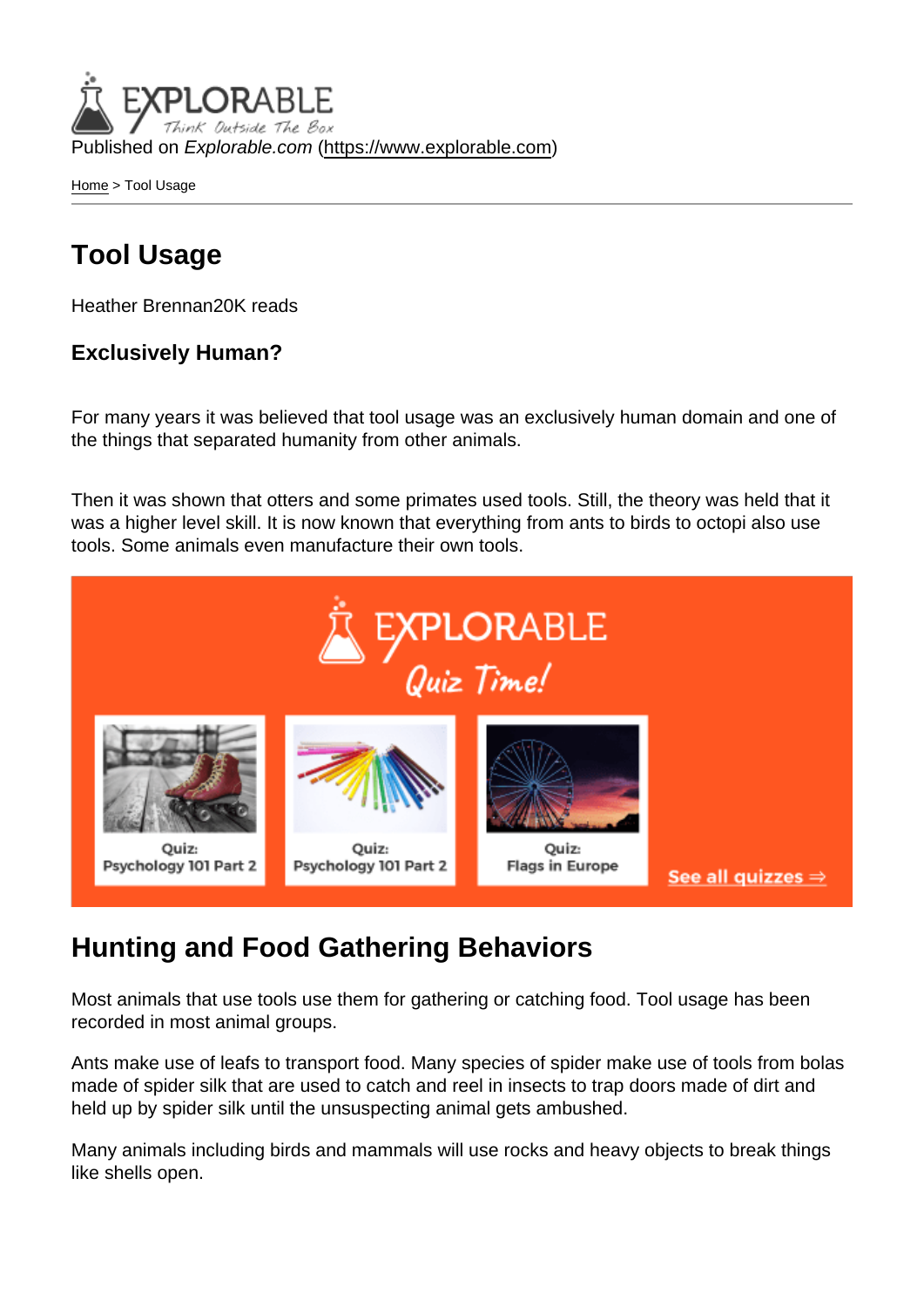Some octopi carry shells around to hide in so they can avoid predation. Dolphins will pick up marine sponges and use them to stir up the sediment so they can find prey, protecting their sensitive rostra by using the sponge instead of the rostra to scrape the sediment.

Many bird species make use of twigs to gather grubs and bugs from holes in trees. The [New Caledonia crow](http://news.nationalgeographic.com/news/2003/04/0423_030423_crowtools_2.html) [1] takes it a step further and makes its own tools. The bird will actually trim the stick of branches to ensure it fits into the hole or cut a tool out of the leaf of the pandanus plant to create something they can spear grubs with.

[Chimpanzees](http://www.livescience.com/4395-chimps-spears-hunt-bushbabies.html) [2] also manufacture their own tools. They will take branches, removing twigs and making it into a spear shape. They also sharpen the end of the spear using their teeth. They then use this to hunt bushbabies.

Orangutans make whistle-like objects out of rolled leaves that they use to ward off predators.

# Tool Usage For Other Purposes

Food is a necessary resource and anything that makes getting food easier or more profitable can be seen as an adaptation worth having. Some animals have developed tools for other uses though.

Gorillas will use sticks to test the depth of waterways and logs to create bridges over water.

Elephants have been seen using branches to swat flies. They sometimes modify the branches so they are the correct length for this purpose. Elephants have also been known intentionally drop logs and rocks onto electric fences to short them out so they can pass over them. They have also been reported dropping balls of chewed up bark around water holes to prevent other animals accessing the water.

Using tools to reduce competition for resources is another common occurrence. Some ant species will use pebbles to lock rival colonies in their burrows by blocking off the exit.

## Learning and Intelligence

Tool usage was once seen as an indicator of higher intelligence. Certainly the modification of tools to suit a purpose is still seen in that light to a certain degree but the basic use of an instrument to achieve a goal is no longer believed to be a sign of intelligence.

Many of the tool use behaviors are believed to be genetically wired into the animal through evolution. Learning to use a tool to solve a problem in an artificial situation may be a better indicator of intelligence. Having said, there are many examples of animals learning to do just that in zoos, aquariums and laboratories. While most studies center on primates and crows, there have been studies that have demonstrated the ability of [degus](http://www.livescience.com/2408-small-rodents-taught-tools.html) [3], a rodent that is similar to a chinchilla, to learn to use a rake to bring food to themselves. How much is a result of problem solving and how much is just mimicry of what they observe another individual doing is harder to separate.

## Robert Sapolsky